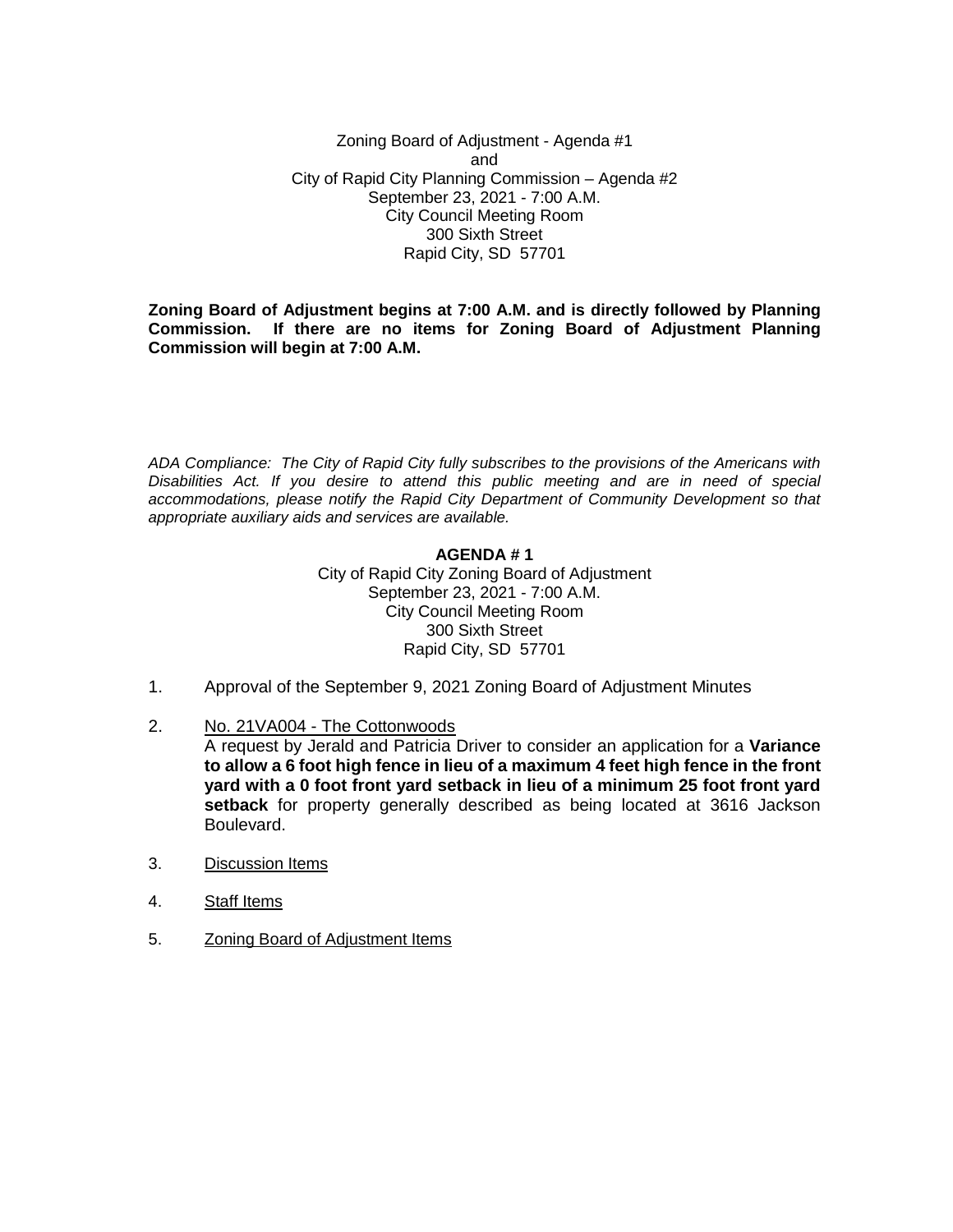*ADA Compliance: The City of Rapid City fully subscribes to the provisions of the Americans with Disabilities Act. If you desire to attend this public meeting and are in need of special accommodations, please notify the Rapid City Department of Community Development so that appropriate auxiliary aids and services are available.*

### **AGENDA # 2** City of Rapid City Planning Commission September 23, 2021 - 7:00 A.M. City Council Meeting Room 300 Sixth Street Rapid City, SD 57701

*SOME OF THE ITEMS ON THIS AGENDA ARE SUBJECT TO A PUBLIC HEARING OR CONSIDERATION BY THE RAPID CITY COUNCIL FOR FINAL ACTION. PLEASE CONTACT THE DEPARTMENT OF COMMUNITY DEVELOPMENT STAFF FOR INFORMATION REGARDING THE DATE ANY PARTICULAR ITEM MAY BE CONSIDERED BY THE CITY COUNCIL.*

### **Consent Calendar**

**The following items have been placed on the Consent Calendar for action to be taken on all items in accordance with staff's recommendation by a single vote. Any item may be removed from the Consent Calendar by any Planning Commissioner, staff member, or audience member, for separate consideration:**

## **---CONSENT CALENDAR---**

- 1. Approval of the September 9, 2021 Planning Commission Meeting Minutes.
- 2 No. 21PL088 Arches Addition

A request by Renner Associates, LLC for Barry Zelickson to consider an application for a **Preliminary Subdivision Plan** for proposed Lot 2R and Lot 3 of Tract 4R of Arches Addition, property generally described as being located at 2700 Mt. Rushmore Road.

- 3. No. 21PL090 Victra Subdivision No. 2 A request by D.C. Scott Co. Land Surveyors Inc for Gregory Harberts, Trustee to consider an application for a **Preliminary Subdivision Plan** for proposed Lot 1 of Victra Subdivision No 2, property generally described as being located at 7400 Longview Road.
- \*4. No. 21UR017 Section 28, T2N, R8E

A request by Holly L. Wannigman to consider an application for a **Conditional Use Permit to allow a kennel with over-night boarding and daycare facility** for property generally described as being located at 3306 Edwards Street.

*The Rapid City Planning Commission's action on this item is final unless any party appeals that decision to the Rapid City Council. All appeals must be submitted in writing to the Department of Community Development by close of business on the seventh full calendar day following action by the Planning Commission.*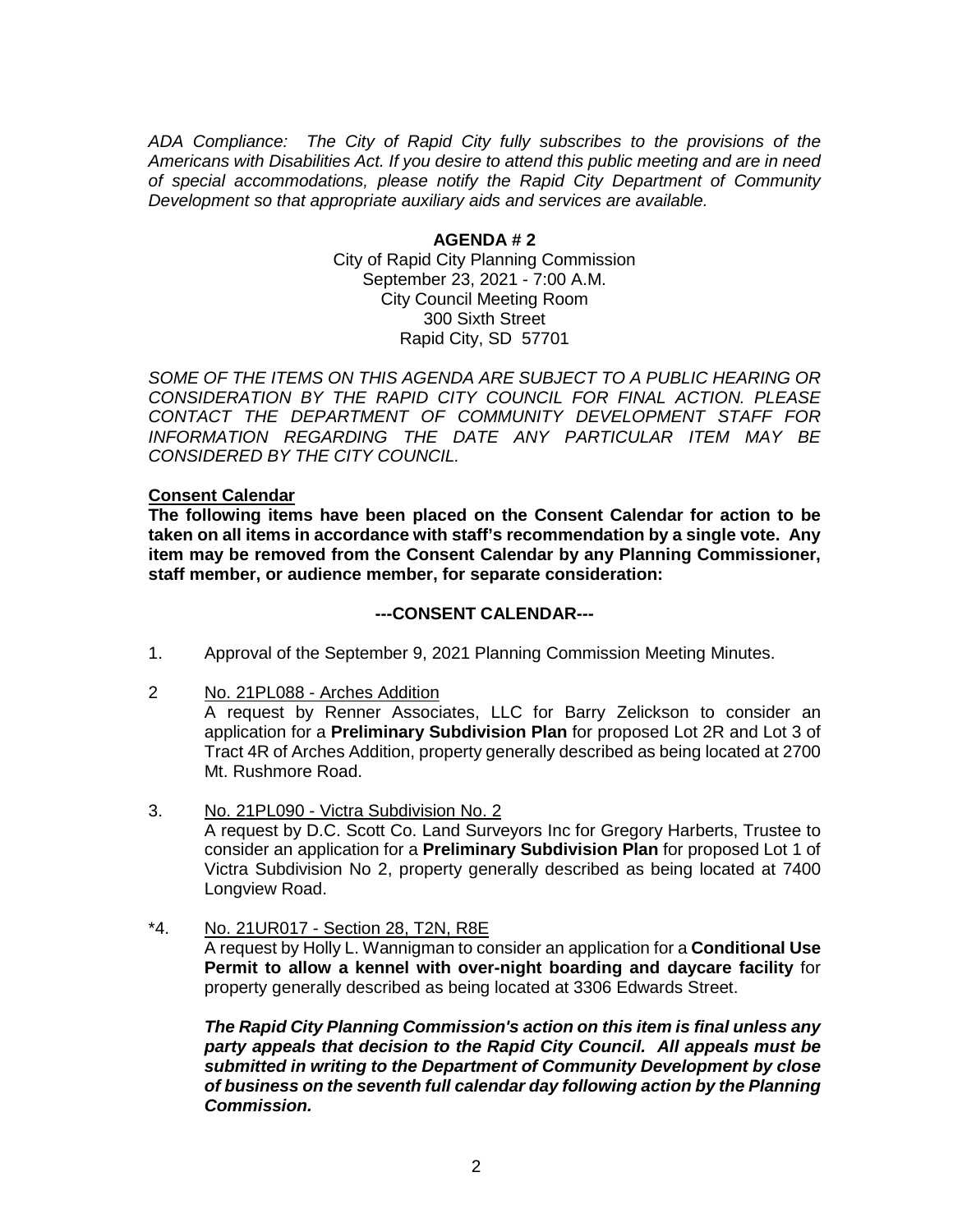# **---END OF CONSENT CALENDAR---**

## **---BEGINNING OF REGULAR AGENDA ITEMS---**

\*5. No. 21PD030 - Rushmore Mall

A request by Michael Thibault to consider an application for a **Major Amendment to a Planned Development Overlay to allow on-sale liquor in conjunction with a virtual golf course** for property generally described as being located at 2200 North Maple Avenue, Suite 458.

*The Rapid City Planning Commission's action on this item is final unless any party appeals that decision to the Rapid City Council. All appeals must be submitted in writing to the Department of Community Development by close of business on the seventh full calendar day following action by the Planning Commission.*

\*6. No. 21PD031 - Diamond Ridge Subdivision A request by KTM Design Solutions, Inc for Yasmeen Dream ll, LLC to consider an application for an **Initial Planned Development Overlay to allow an apartment complex** for property the generally described as being located west of the Radiant Avenue and Diamond Ridge Boulevard intersection.

*The Rapid City Planning Commission's action on this item is final unless any party appeals that decision to the Rapid City Council. All appeals must be submitted in writing to the Department of Community Development by close of business on the seventh full calendar day following action by the Planning Commission.*

7. No. 21PL092 - Highpointe Cresent

A request by KTM Design Solutions, Inc for Watershed Development, LLC to consider an application for a **Preliminary Subdivision Plan** for proposed Lots 1 thru 5 of Block 1 of HighpointeCresent, property generally described as being located western terminus of Castle Garden Court.

- 8. No. 21RZ019 Highpointe Ranch Subdivision A request by KTM Design Solutions, Inc for Watershed II, LLC to consider an application for a **Rezoning request from No Use District to Low Density Residential District II** for property re generally described as being located north of terminus of Cloud Peak Drive.
- 9. Discussion Items
- 10. Staff Items
- 11. Planning Commission Items

### **DIGITAL MEDIA SUBMISSIONS FOR MEETING PRESENTATIONS**

Effective May 1, 2017, digital media submissions must be provided at least 24 hours in advance of the meeting where the material will be presented. Digital media items can be submitted to the appropriate department division at least 24 hours in advance of the meeting. For Monday's Council